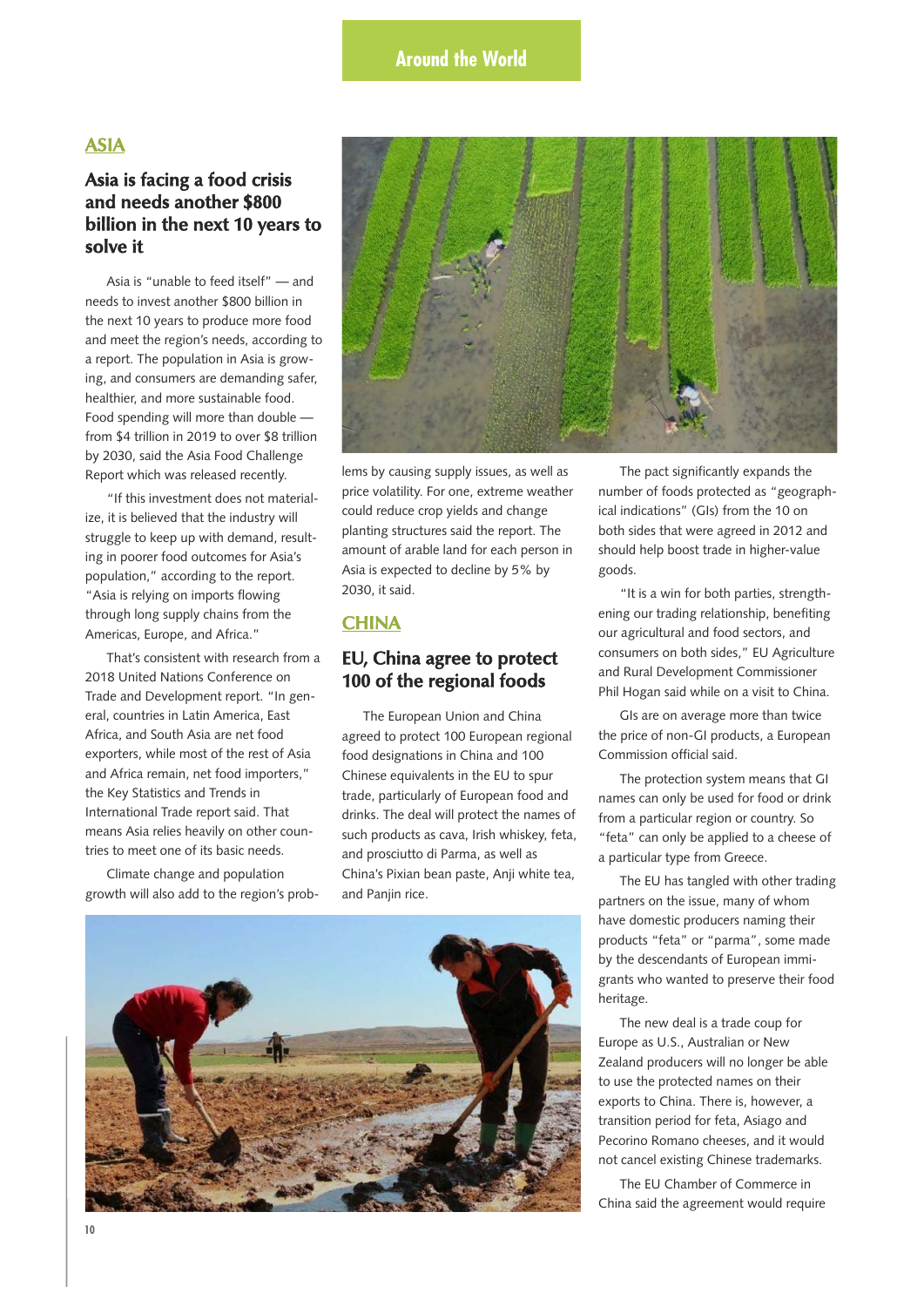# **Around the World**

updated laws and stronger enforcement. Government agencies often fail to help protect GIs because they are not defined as intellectual property rights under any specific Chinese law, according to the chamber.

The agreement needs to be ratified by the European Parliament and EU government and is expected to enter into force before the end of 2020. It will be expanded to an additional 175 GI names from both sides four years after the current agreement. EU agri-food exports to China were worth 12.8 billion euros (\$14.19 billion) in the 12 months from September 2018 to August 2019, making China the second-largest destination for such products and for GIs after the United States.

### **INDIA**

# **India Food Processing Market Expected to grow**

The food processing industry is expected to expand at a compound annual growth rate (CAGR) of ~11.5% between FY 2018 and FY 2023 to reach a value of INR 15,971.9 Bn in FY 2023.

It is one of the largest industries in India and ranks fifth in terms of production, consumption, and exports. Large availability of food infrastructure and diverse agro-climatic conditions, among other factors, shall make India one of the largest food processing hub. Hindustan Unilever Limited, Pepsico India Holdings Private Limited, Cadbury India, Nestle

India Limited, Mondelez International Incorporation, Pizza Hut (India) Private Limited, and Perfetti Van Melle India Private Limited are some of the major multinational companies (MNCs) that are investing in the Indian food processing industry.

There are 10 segments within the Indian food and beverage industry breakfast cereals, dairy food, bakery, organic food, confectionery, ready meals, naturally healthy beverages, pet food, ingredients, and savory snacks. These segments are increasingly gaining acceptance in the country, thereby creating immense opportunities for new as well as existing industry players to expand their business operations. Among these, breakfast cereals and savory snacks are the fastest-growing segments and are expected to expand at a CAGR of ~19.23% and ~33.59%, respectively from 2018 to 2023.

In terms of processing levels, India still lags compared to other developed countries, particularly in the processing of agricultural products. Less than ~10% of the total food produced in India is converted into value-added products, as against ~65% in the United States (U.S.) and ~23% in China. Only 2.2% of the fruits and vegetables produced in the country gets processed.

Foreign direct investment (FDI) and several other government initiatives in the Indian food processing industry shall aid the country's food value-chain and also create multiple employment opportuni-



ties, as well as investment opportunities in farming, retail, storage infrastructure, and quality control.

The Indian food processing industry is also well supported by a large number of research institutions like National Dairy Research Institute (NDRI), Central Food Technological Research Institute (CFTRI), National Research and Development Center (NRDC) and Central Institute of Fisheries Technology (CIFT), among others, which in a way is driving the growth of the market.

#### **INDONESIA**

# **Indonesia's food chain turns toxic as plastic waste exports flood in**

Plastic waste exports to south-east Asia have been implicated in extreme levels of toxins entering the human food chain in Indonesia. A new study that sampled chicken eggs around sites in the country where plastic waste accumulates identified alarming levels of dioxins and polychlorinated biphenyls long recognized as extremely injurious to human health.

In one location the level of dioxins in eggs collected near an Indonesian factory that burns plastics for fuel were similar to levels in eggs collected near the notorious Agent Orange hotspot in Bien Hoa, Vietnam, which is considered one of the most dioxin-contaminated locations on Earth.

The study is the first to demonstrate food chain contamination in south-east Asia with high levels of hazardous chemicals as a consequence of waste mismanagement and plastic waste imports.

According to the study, an adult eating just one egg from a free-range chicken foraging in the vicinity of the tofu factory in Tropodo would exceed the European Food Safety Authority tolerable daily intake for chlorinated dioxins by seventy-fold.

Researchers collected and analyzed free-range chicken eggs from the Bangun and Tropodo communities in East Java, locations that have been inundated with imported plastic waste since China closed its doors to such waste in 2018.

*November - December 2019* **11**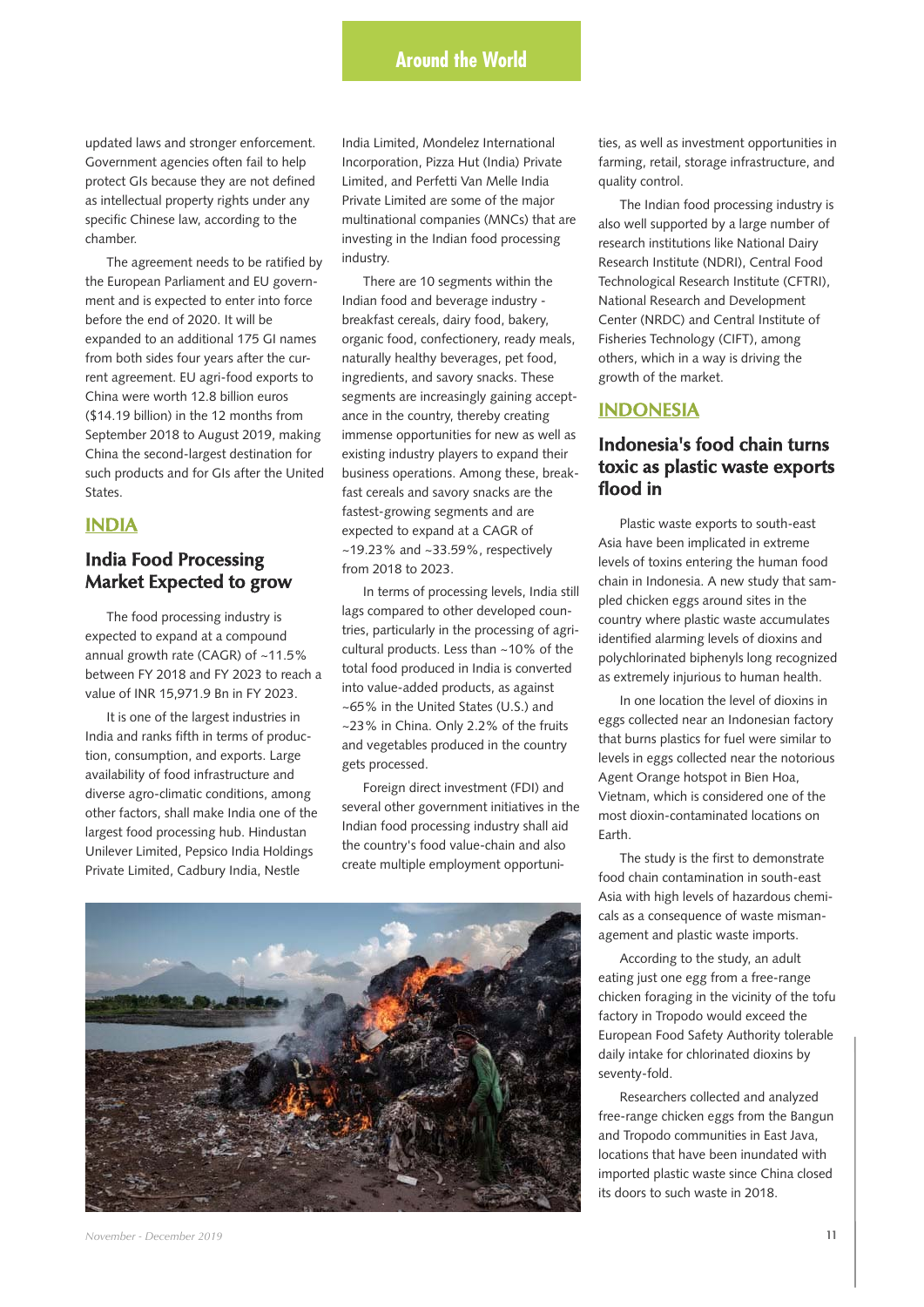By contrast, Indonesia's import volume doubled between 2017 and 2018, with residents in some areas burning piles of plastic waste to reduce the volume of clogging streets and piling up around houses. In Tropodo, the waste is used to fuel local tofu factories.

Eggs collected in the communities were found to contain highly hazardous banned chemicals including dioxins, flame retardants, and the toxic "forever chemical", perfluorooctanesulfonic acid (PFOS).

Numerous studies have linked the chemicals found in the eggs with a host of health impacts. Dioxin exposure is linked to a variety of serious illnesses in humans, including cardiovascular disease, cancer, diabetes, and endometriosis. Flame retardant chemicals, short-chain chlorinated paraffin and polybrominated diphenyl ethers disrupt endocrine function and negatively affect reproductive health.

PFOS causes reproductive and immune system damage, and internal company documents indicate that manufacturers knew about its toxicity for decades, but continued making it.

# **MALAYSIA**

# **Malaysian palm oil to meet new EU food safety levels by 2021**

Malaysia, the second-biggest producer and exporter of palm oil after Indonesia, will enforce regulations to ensure that by 2021 its palm oil meets new food safety standards under consideration by the European Union, a minister said recently.

The EU is considering setting new limits by an as-yet-unspecified date on food contaminants in refined fats and oils and is discussing imposing a safety level for so-called 3-MCPD esters found in palm oil. The European Food Safety Authority has said the esters raise potential health concerns.

"The palm oil industry in Malaysia has been instructed (by the government) to adhere to the EU-prescribed level of 3- MCPDE of 2.5 ppm for food products by 2021," Malaysia's minister of primary



industries, Teresa Kok, told an industry event, referring to contaminants in milligrams per kilo of oil.

"We are now in the process of enforcing several regulations to ensure that palm oil produced meets the acceptable safety level for 3-MCPDE."

The \$60 billion Malaysian palm industry is often blamed for stripping tropical rainforest, and the EU this year introduced a law to phase out palm oil from renewable fuel by 2030 due to deforestation concerns. Malaysia and Indonesia have said they plan to challenge the law at the World Trade Organisation. The EU biodiesel market is worth an estimated 9 billion euros (\$10 billion) a year.

"Despite our best efforts, if certain importing countries choose to impose discriminatory trade barriers against palm oil-producing countries, we must not keep silent nor hesitate to take countermeasures," Malaysian Prime Minister Mahathir Mohamad said at the same event.

Kok said 60% of the country's total oil palm planted area had received the Malaysian Sustainable Palm Oil (MSPO) certification, which requires growers to meet certain standards regarding environmental protection and workers' rights. The Southeast Asian country aims for 70% oil palm areas to have received MSPO certification by February, Kok said. She reiterated the Malaysian Palm Oil Board's warning of legal action or license cancellation if palm mills and growers with plantations of 100 acres and more are not certified by Jan. 1.

# **MEXICO**

# **First Smart Forest City in Mexico will be 100% food and energy self-sufficient**

Milan-based architecture firm Stefano Boeri Architetti has unveiled innovative designs for a nature-infused smart city in Cancun, Mexico that will serve as a model for resilient and sustainable urban planning. Created for Honduras-based textile conglomerate and property developer Grupo Karim, 'Smart Forest City – Cancun' is a proposed alternative to plans for a shopping district in the area. The masterplan would reforest a 557-hectare site — currently used as a sand quarry for hotels — and create a mixed-use development that would be completely food and energy self-sufficient.

The proposed Smart Forest City – Cancun would house 130,000 residents as well as 7,500,000 plants of 400 different species selected by botanist and landscape architect Lauri Gatti. More than 200,000 trees would be planted to create a ratio of 2.3 trees per inhabitant, while the remainder of the vegetation would be mostly shrubs, bushes, green roofs, and vertical gardens. "Thanks to the new public parks and private gardens, thanks to the green roofs and to the green facades, the areas actually occupied will be given back by nature through a perfect balance between the number of green areas and building footprint," the press release stated.